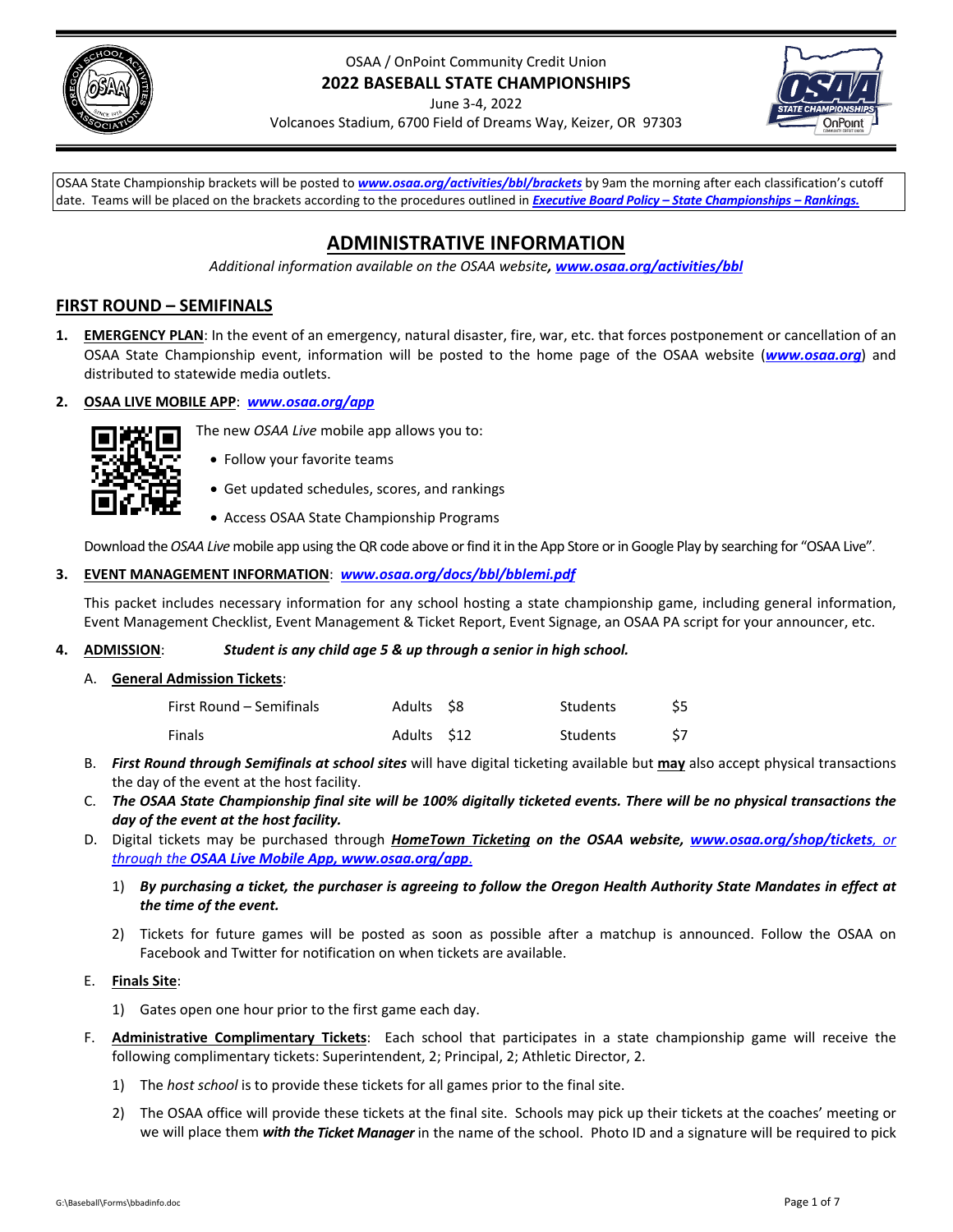up tickets. No additional coaches' passes will be available at the championship site. Coaches may gain admission with their OACA Gold Card and photo ID.

- 3) Administrative Complimentary tickets should be used to supervise your student sections when your team is participating.
- G. **Gate Lists**: Gate lists at home sites in excess of the complimentary ticket allotments mentioned above shall not be used. Every person in attendance must have a ticket or a pass in order to enter.
- H. **Bus Drivers**: Schools are responsible for all bus driver admissions. The OSAA does not provide passes for bus drivers.
- I. **Passes**: ONLY the OSAA Gold Card, OSAA VIP, OSAA Media, Baseball/Softball Media and Baseball Discount tickets, which will admit the bearer only with photo ID, are to be honored at any OSAA State Championship event. No school, athletic district, officials' association, etc., passes are to be accepted.
- **5. EXPENSES**: *[www.osaa.org/docs/forms/ReimbursementFormula.pdf](https://www.osaa.org/docs/forms/ReimbursementFormula.pdf)*

Team expenses will be paid by check at the conclusion of the spring sports season according to the 2021-22 Reimbursement Formula.

- **6. LODGING AND VISITOR INFORMATION**: Schools are to make their own arrangements for lodging.
	- A. **Headquarter Hotel – Holiday Inn Express & Suites Salem North, 6150 Keizer Station Blvd, Keizer**: *[www.ihg.com/holidayinnexpress/hotels/us/en/keizer/slekz/hoteldetail?cm\\_mmc=GoogleMaps](https://www.ihg.com/holidayinnexpress/hotels/us/en/keizer/slekz/hoteldetail?cm_mmc=GoogleMaps-_-EX-_-US-_-SLEKZ)‐\_‐EX‐\_‐US‐\_‐SLEKZ*
	- B. The Holiday Inn Express & Suites Salem North is the OSAA Headquarter Hotel for Baseball at Volcanoes Stadium. Call 971‐ 718‐5335 for reservations.
	- C. **Visitor Information**: *[www.travelsalem.com](https://www.travelsalem.com)*

Visit the Salem Convention and Visitors Bureau online or call them at 800.874.7012 for more information about dining, shopping, lodging, and more while in Salem.

#### **7. RULE 3 – CONTESTS – [SPORTSMANSHIP](https://www.osaa.org/governance/handbooks/osaa#_Toc456100266) – CROWD CONTROL** *(OSAA Handbook, Rules)*

8. STATE [CHAMPIONSHIPS](https://www.osaa.org/governance/handbooks/osaa#_Toc456100461) - VIDEOTAPING (OSAA Handbook, Executive Board Policies) (OSAA for [Media\)](https://www.osaa.org/media) (Revised July 2019)

Recording video of state championships from seating area is allowed provided the view of spectators is not obstructed. Use of a tripod in seating area is prohibited due to safety reasons. An official school video recorder, identified prior to an OSAA state championship event by the head coach or athletic director of a participating school, will be allowed in a designated area established by the OSAA.

NOTE: Recording video is for private use only. Broadcasting or streaming video - live or delay - is prohibited unless an online registration form has been submitted and approved by the OSAA. Those approved for broadcasting / streaming OSAA state championship events declined by the NFHS Network shall pay a rights fee to the OSAA.

#### 9. STATE CHAMPIONSHIPS - [BROADCASTING/STREAMING](https://www.osaa.org/governance/handbooks/osaa#_Toc456100455) (OSAA Handbook, Executive Board Policies) (OSAA for [Media\)](https://www.osaa.org/media) (Revised July 2019)

- A. The OSAA owns the broadcasting / streaming rights to all state championship events, first round through the championship finals. Radio and television stations, cable companies, websites and social media accounts planning to broadcast / stream games in any round of the OSAA state championships must register with the OSAA by submitting an online Registration Form. Registered and approved broadcasts / streams will be listed on the OSAA State Championship Broadcast Schedule. Those not listed will not be allowed.
- B. For OSAA state championship events hosted by member schools, it shall be the responsibility of those registered and approved to contact the host school's athletic director to arrange for space, power and Internet access if available. The OSAA will coordinate these arrangements at all final sites and semifinal sites for football only.
- C. NOTE: The NFHS Network is the exclusive video broadcast rights holder of OSAA state championship events. Live and on‐ demand video of OSAA state championship events (full or condensed versions) is strictly prohibited and in direct violation of the OSAA's agreement with the NFHS Network. Those registered and approved for broadcasting / streaming state championship events declined by the NFHS Network shall pay a rights fee to the OSAA.
- D. Video highlights are limited to a total of two minutes per game, including broadcasts, streams and social media posts.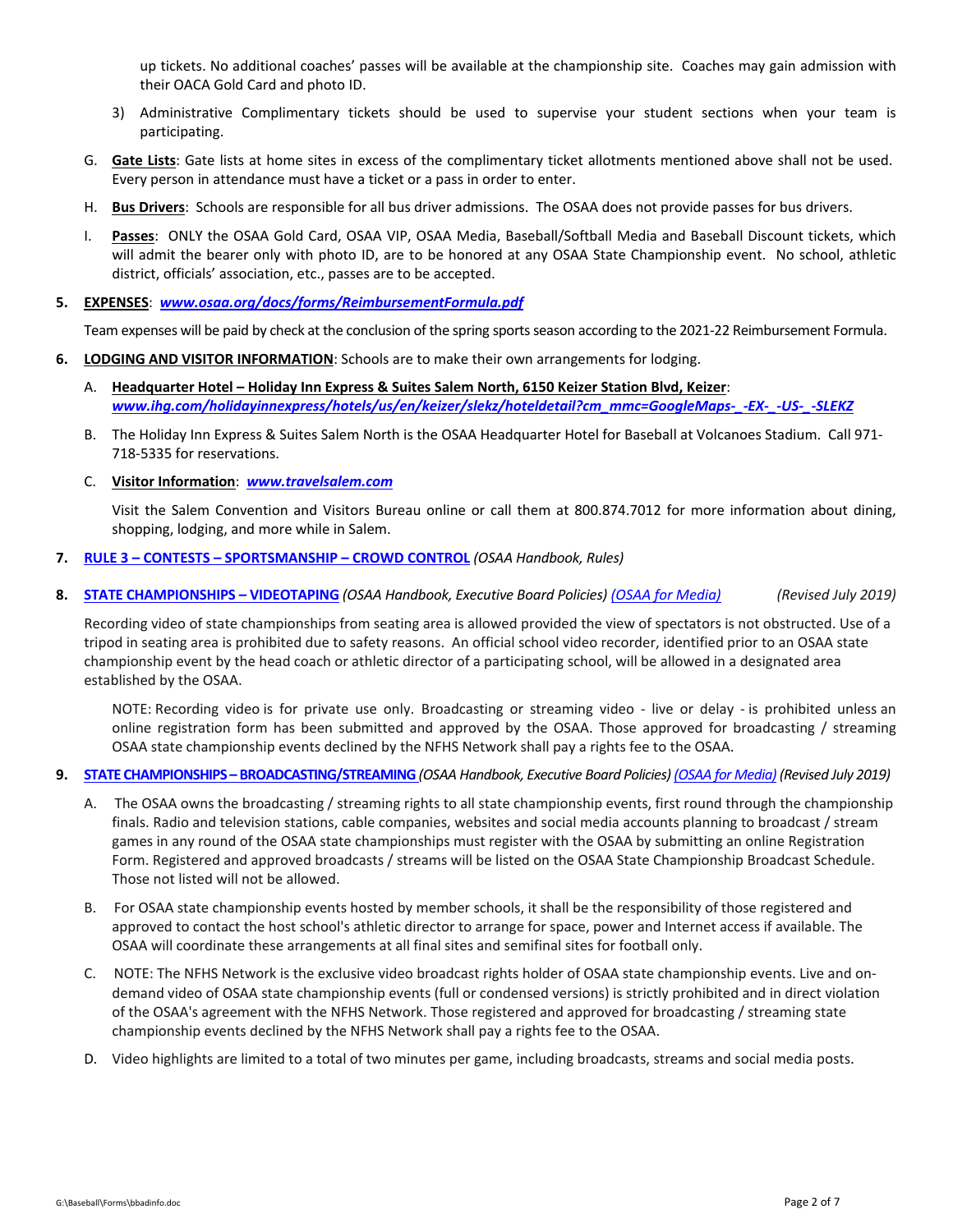# **COACH / TEAM INFORMATION**

*Additional information available on the OSAA website, [www.osaa.org/activities/bbl](https://www.osaa.org/activities/bbl)*

## **GENERAL INFORMATION**

**1. STATE [CHAMPIONSHIPS](https://www.osaa.org/governance/handbooks/osaa#_Toc456100447) ‐ HOME TEAM DESIGNATION** *(OSAA Handbook, Executive Board Policies)* *(Revised Fall 2018)*

During all rounds of each OSAA State Championship bracket, the team with the better Adjusted Playoff Ranking (APR) *s*hall be the designated home team.

- **2. STATE [CHAMPIONSHIPS](https://www.osaa.org/governance/handbooks/osaa#_Toc456100459) – TEAM SIZE** *(OSAA Handbook, Executive Board Policies) (Revised Fall 2013)*
	- A. The following limitations shall apply to replacement players and maximum team sizes for team sport State Championship events, first round through championship final. **NOTE**: Only players in uniform are allowed to participate in pre-game warmups.
	- B. **Penalties for excessive team size**: Suiting up, warming up, or playing too many players shall be considered a gross act of unsportsmanlike conduct and may be punishable by fines, forfeiture and*/*or other penalties as determined by the OSAA Executive Board.
		- 1) **Baseball**. Team: Replacement of players applies to each game. A player replaced on the roster may be reinstated to the roster in subsequent rounds. Maximum in uniform: 6A ‐ 20; All other classifications – 18.
- **3. STATE [CHAMPIONSHIPS](https://www.osaa.org/governance/handbooks/osaa#_Toc456100435) – ADOPTED BALL** (*OSAA Handbook, Executive Board Policies) (Fall 2010)*

The OSAA shall require that the officially adopted ball for that sport be used in all state championship contests, first round through final sites.

- A. **State Championship Contests at Home Sites**.
	- 1) Team sports (other than football).
		- a) Officials shall confirm that the game balls provided by the home team are the officially adopted balls *(Wilson A1010‐Pro)*. If the home team does not have the officially adopted ball, officials shall inquire if the visiting team has the officially adopted ball, and use them if they are available. If neither team has the officially adopted ball, the contest shall be played, and officials shall report the violation by the host school to the OSAA.
		- b) Penalty. If no officially adopted balls are available for use at an OSAA state championship contest, the host school shall be subject to fines, forfeiture and/or other penalties as determined by the OSAA Executive Board.
- B. **State Championship Contests Administered by OSAA Staff**. Officially adopted balls *(Wilson A1010‐Pro)* shall be provided by OSAA staff administering the contests.

Following the semifinals, the OSAA will ship one dozen Wilson baseballs to each school for each game they hosted during the playoffs.

## **FIRST ROUND – SEMIFINALS INFORMATION**

- **1. GAME TIMES:** Schools need to log on to the OSAA website to submit the time of their game for each playoff round prior to the final site. A location for the game should only be added when the game isn't being played at the host school's campus. Game times are by mutual agreement of both participating schools. If schools cannot mutually agree, the OSAA will make the final decision.
- **2. STATE [CHAMPIONSHIP](https://www.osaa.org/governance/handbooks/osaa#_Toc456100453) ‐ PRE‐CONTEST PUBLIC PRAYER** (OSAA Handbook, Executive Board Policies) (Fall 2012)

All playoff contests beyond the regular season cutoff date are OSAA sponsored events. It has been legally established that the OSAA is a state actor, and is subject to the same requirements as a governmental agency with respect to compliance with the Establishment Clause of the First Amendment of the United States Constitution. Under rulings of both Federal and State Courts, a pre‐contest public prayer at any OSAA sponsored event is a violation of both federal and state constitutions regardless of where the game is played and which schools are participating. Therefore, offering a pre-contest public prayer over a public address system at any OSAA sponsored interscholastic event is prohibited.

- **3. UMPIRES:** With the exception of the semifinals and finals, the host school is to obtain three umpires from the association that services its home games. OSAA will pay the umpires through *Arbiter Pay*. See Executive Board Policy, Officials – Host School [Responsibilities,](https://www.osaa.org/governance/handbooks/osaa#_Toc456100410) OSAA Handbook for additional information.
- **4.** *10‐RUN RULE***:** The 10‐run rule *WILL* be in effect for state playoffs and state championship games.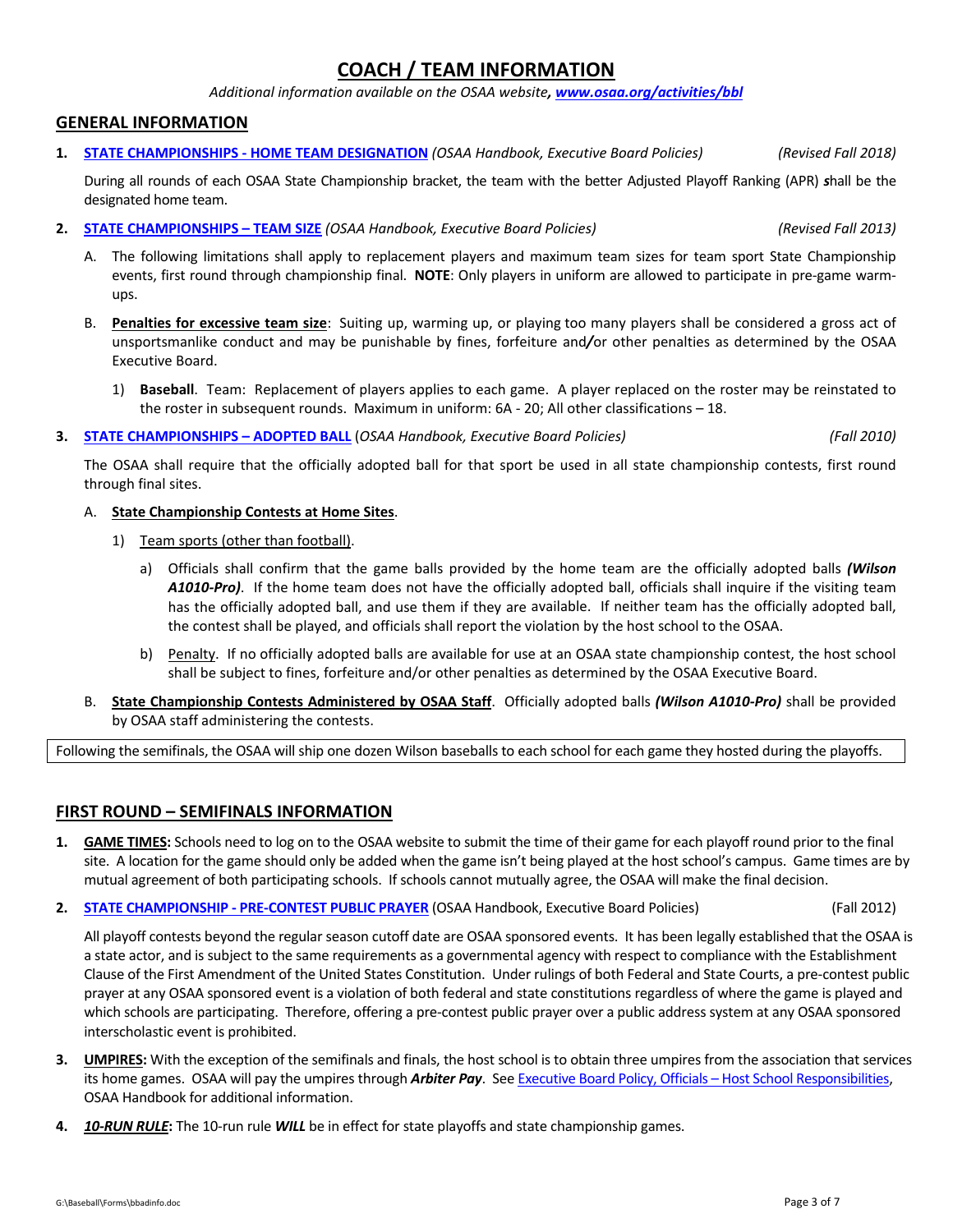**5. OPTIONAL SPEED‐UP RULES:** (may be adopted by an athletic district (league) but will be in effect for state playoffs and state championship games.):

#### A. **Courtesy Runners**

- 1) At any time, the team at bat may use courtesy runners for the pitcher and/or the catcher. When a player enters as a courtesy runner, it counts as an inning played for that individual.
- 2) The same individual runner may not be used for both positions (pitcher and catcher) during the game.
- 3) Neither the pitcher nor the catcher will be required to leave the game under such circumstances.
- 4) Players who have participated in the game in any other capacity are ineligible to serve as courtesy runners.
- 5) A player may not run as a courtesy runner for the pitcher or the catcher and then be used as a substitute for another player in that half inning. If an injury, illness or ejection occurs and no other runners are available, the courtesy runner may be used as a substitute.
- 6) The umpire‐in‐chief shall record courtesy runner participation and also announce it to the scorer.
- 7) A player who violates the courtesy runner rule is considered to be an illegal substitute. Should an injury, illness or ejection occur to the courtesy runner, another courtesy runner for the pitcher or catcher may run.

#### B. **After Putouts**

- 1) After a putout in the outfield and with no runners on base, the ball shall be thrown to a cutoff man and, if desired, to one additional infielder before being returned to the pitcher for delivery to the next batter.
- 2) After a putout in the infield and with no runners on base, the ball shall be returned directly to the pitcher.
- 3) Following the final out in any inning, the ball shall be given to the nearest umpire. The plate umpire shall give the ball to the catcher. The base umpire shall place the ball on the pitcher's plate.
- **6. LIGHTNING SAFETY [GUIDELINES](https://www.osaa.org/governance/handbooks/osaa#_Toc456100397)** (OSAA Handbook, Executive Board Policies) NFHS Position Statements&Guidelines *(Revised Fall 2018)*
	- A. These guidelines provide a default policy to those responsible or sharing duties for making decisions concerning the suspension and restarting of practices and contests based on the presence of lightning or thunder.

#### B. **Proactive Planning**:

- 1) Assign staff to monitor local weather conditions before and during practices and contests.
- 2) Develop an evacuation plan, including identification of appropriate nearby safe areas and determine the amount of time needed to get everyone to a designated safe area.
	- a) A designated safer place is a substantial building with plumbing and wiring where people live or work, such as a school, gymnasium or library. An alternate safer place for the threat of lightning is a fully enclosed (not convertible or soft top) metal car or school bus.
- 3) Develop criteria for suspension and resumption of play:
	- a) When thunder is heard, or a cloud-to-ground lightning bolt is seen\*, the leading edge of the thunderstorm is close enough to strike your location with lightning. Suspend play for at least 30 minutes and vacate the outdoor activity to the previously designated safer location immediately.
	- b) Thirty-minute Rule. Once play has been suspended, wait at least 30 minutes after the last thunder is heard or lightning is witnessed\* prior to resuming play.
	- c) Any subsequent thunder or lightning\* after the beginning of the 30‐minute count will reset the clock and another 30‐minute count should begin.
	- d) When lightning detection devices or mobile phone apps are available, this technology could be used to assist in making a decision to suspend play if a lightning strike is noted to be within 10 miles of the event location. However, you should never depend on the reliability of these devices and, thus, hearing thunder or seeing lightning\* should always take precedence over information from a mobile app or lightning detection device.
		- \*At night under certain atmospheric conditions, lightning flashes may be seen from distant storms. In these cases, it may be safe to continue an event. If no thunder can be heard and the flashes are low on the horizon, the storm may not pose a threat. Independently verified lightning detection information would help eliminate any uncertainty.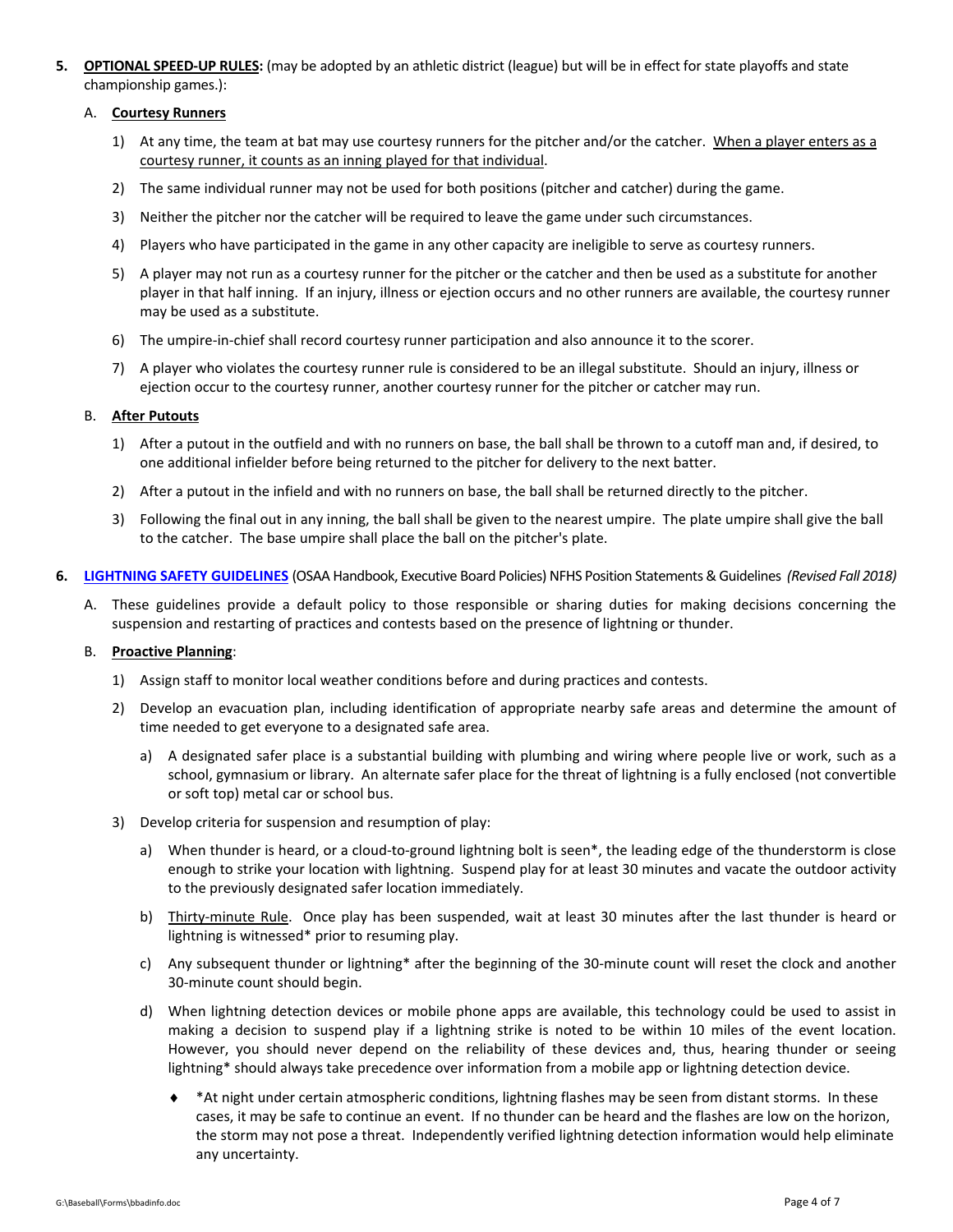- 4) Review annually with all administrators, coaches and game personnel and train all personnel.
- 5) Inform student athletes of the lightning policy at start of season.

#### **7. [INTERRUPTED](https://www.osaa.org/governance/handbooks/osaa#_Toc456100396) CONTESTS** (OSAA Handbook, Executive Board Policies) (Revised Fall 2015)

Following is the policy concerning interrupted athletic contests. **NOTE**: For state championship final games, the OSAA staff shall take jurisdiction and make any decisions rather than the schools involved.

### A. **Baseball**.

## 1) **For darkness and/or weather**:

- a) If fewer than 4 and 1/2 or 5 innings have been played, the contest shall continue from the point of interruption.
- b) If 4 and 1/2 (home team ahead) or 5 innings have been played and the score is not tied, the contest is declared an official game.
- c) If play has gone beyond five full innings, teams have had an equal number of completed turns at bat and the score is tied, the contest shall continue from the point of interruption.
- d) If play has gone beyond five full innings and is called when the teams have not had an equal number of completed turns at bat, the score shall be the same as it was at the end of the last completed inning, unless the home team in its half of the incomplete inning, scores a run (or runs) which equals or exceeds the opponent's score, in which case, the final score shall be recorded when the game is called. If the score was tied at the end of the last completed inning, the contest shall continue from the point of interruption.
- e) If the two schools mutually agree or if there is an athletic district policy, the game need not be continued if it has no bearing on state championship representation.
- 2) For other reasons, among which include light failure, sprinkler system, etc., the contest shall continue from the point of interruption unless the teams mutually agree otherwise or there are athletic district rules that apply.
- 3) **Interrupted Contests Procedures.** The following procedures shall be followed by the umpires and teams in these situations:
	- a) The umpires, both head coaches and both scorekeepers shall gather together to document the point of interruption on the lineup card and in the official scorebook (including inning, score, outs, runners on base, defensive charged conferences, etc.). The crew chief shall sign the lineup card and the official scorebook to insure that there are two copies.
	- b) The crew chief should then give the signed lineup card to the home coach to be kept with the official scorebook.
	- c) The umpires shall send their game report to their local assigner. If a different umpire crew is assigned, the local assigner shall send the game report details to the new crew as part of accepting the assignment.
	- d) The lineup card shall be given to the new or returning umpire crew during the pre‐game when the game is to be continued from the point of interruption.
- **8. RAINOUT POLICY**: The following rainout policy governs baseball state playoff games. List of [Baseball](https://www.osaa.org/docs/broadcast/BBSBTurfFields.pdf) Turf Fields

#### A. **Site**:

- 1) Play the game on the home field as designated.
- 2) Play the game at another field "in the area."
- 3) Move the game to another field "outside the area."
- 4) Play the game at the home field of the other team, but with the team originally designated as home team batting last.
- B. **Day 1**: Criteria #1 and #2 must be applied. Other criteria may be applied by mutual agreement. If unable to play, follow Day 2.
- C. **Day 2**: All criteria must be followed. The game must be played at a site and time mutually agreed upon by the two schools. If no agreement can be reached, the OSAA shall designate the time and site.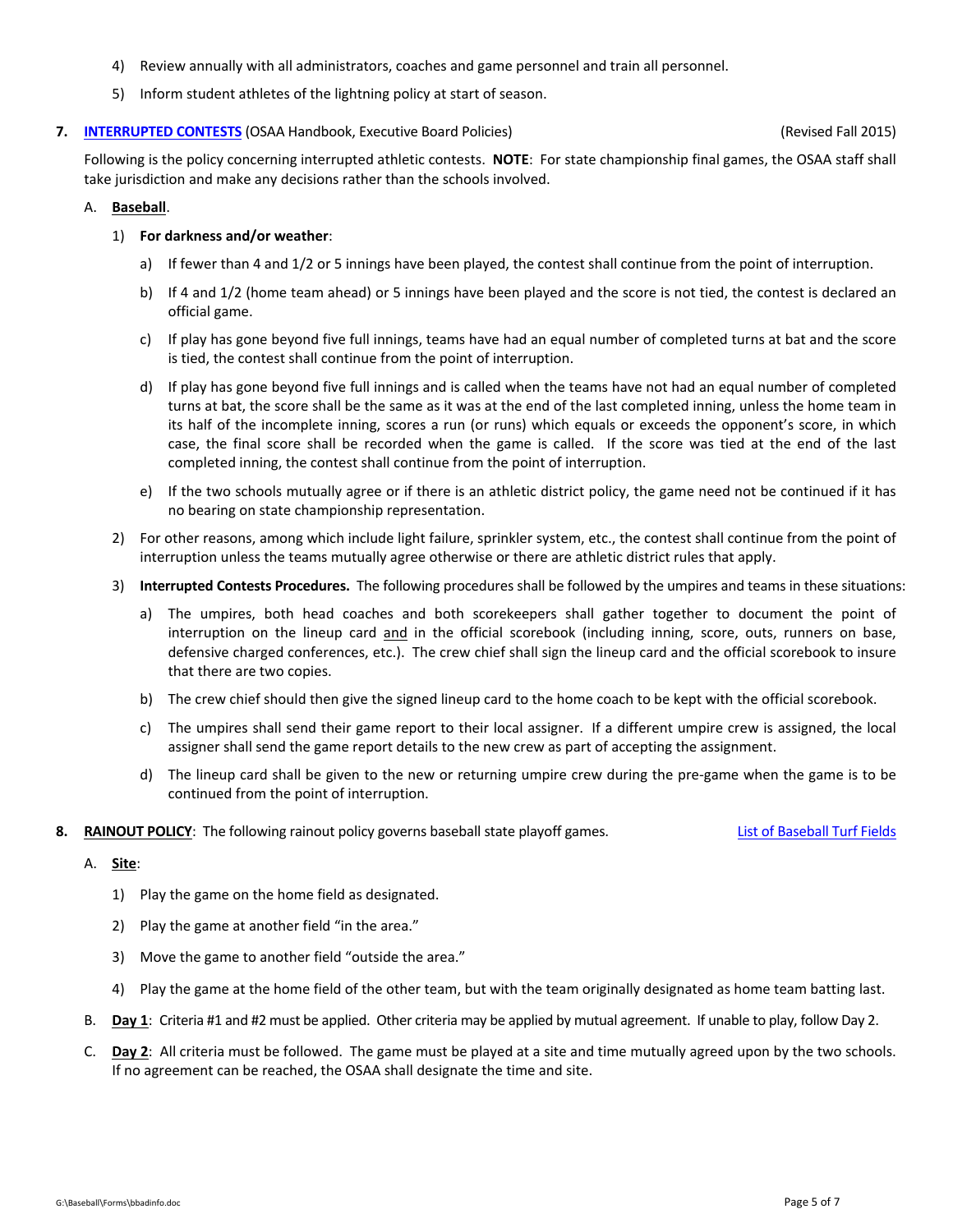## **CHAMPIONSHIP SITE INFORMATION**

- **1. LOCATION**: Volcanoes Stadium, 6700 Field of Dreams Way, Keizer, 97303
- **2. GAME TIMES**: *[www.osaa.org/activities/bbl/brackets](https://www.osaa.org/activities/bbl/brackets)* **Specific game times by Noon on Wednesday, June 1.** 
	- A. **3A and 2A/1A**: Friday, June 3, Times TBA
	- B. **6A, 5A, 4A**: Saturday, June 4, Times TBA
- **3. TICKET BOOTHS AND GATES**: Gates open one hour prior to the first game of each day.
- **4. SPECATOR PARKING**: Volcanoes Stadium charges \$5 per vehicle. Volcanoes Stadium does not allow tailgating in the parking lot.
- **5. SERVICE ANIMALS**: Trained guide dogs and service animals assisting guests are welcome at OSAA State Championships. All other animals are prohibited. All service animals must remain on a leash or in a harness, and be in full control of the handler, at all times. Handlers are responsible for any damage or injuries caused by their animals, must properly dispose of waste in appropriate containers and must take appropriate precautions to prevent property damage or injury.
- **6. LOST AND FOUND**: During the event, Lost & Found will be at the OSAA Event Office or other location designated by the host facility / OSAA Staff. Beginning the first business day after the event, please contact Volcanoes Stadium, 503.390.2225 to claim any missing items.
- **7. VOLCANOES STADIUM SPECTATOR ENTRY POLICY**: No animals other than guide dogs, no outside food/drink allowed, no weapons of any kind, no hazardous substances, no helium balloons, no smoking except at designated areas, and no signage larger than 8.5"x11". Cameras and videos are allowed, but no tripods.
- 8. STATE [CHAMPIONSHIPS](https://www.osaa.org/governance/handbooks/osaa#_Toc456100449) MEDICAL CHAIN OF COMMAND (OSAA Handbook, Executive Board Policies) (Effective Fall 2012)

The OSAA provides an official medical team that consists of State of Oregon registered athletic trainers and/or licensed physicians at state championship events administered by OSAA staff whenever possible. If provided, this OSAA designated medical team shall have final authority on all injury evaluations, participation status and return‐to‐play decisions.

- **9. AWARDS**: Team trophies and medals will be presented immediately following each championship game at Volcanoes Stadium.
	- A. **Trophies**: Trophies will be presented to the champion and second place teams in each classification. A trophy will also be sent to each semifinal team.
	- B. **Medals**: The following number of medals will be presented to the champion and second place teams in each classification: 6A – 23, All others – 21.
	- C. **Moda Health Player of the Game**: One player from each team in each classification's final game will be recognized as that team's Moda Health Player of the Game. The winners will be announced over the PA and on the OSAA Radio Network broadcast at the conclusion of each classification's final game. A certificate and commemorative coin from Moda Health and a scholarship application.

Please direct your questions or comments regarding officials, schedule, coaches, or other pertinent information, as it relates to the championship, to Kris Welch, 503.682.6722 x230 or email krisw@osaa.org.

# **SOUVENIR INFORMATION**

*Additional information available on the OSAA website, [www.osaa.org/shop](https://www.osaa.org/shop)*

- **1. STATE CHAMPIONSHIPS MERCHANDISE**: *[www.osaastore.com](https://www.osaastore.com)*
	- A. **Pre‐Order**:*[osaa.rushteamapparel.com/osaa/pre](https://osaa.rushteamapparel.com/osaa/pre-orders/)‐orders/*

RushTeamApparel, exclusive merchandise partner of the OSAA, offers pre‐orders. Be on the lookout for pre‐order dates as we get closer to first round contests. Select garments are available for pre-order: sweatshirts, t-shirts, long sleeve t-shirts, sweatpants, patches, pins, beanies and various Nike products. All pre‐order merchandise will be available for pick up at the RushTeamApparel booth on‐site throughout the event.

- B. **Championship Site**: RushTeamApparel will be on‐site at the OSAA state championship with a wide variety of souvenir merchandise. Stop by the merchandise booth to purchase t-shirts, sweatshirts, letterman patches, sweatpants, hats and much more. RushTeamApparel also offers a wide variety of customization options including school name, student‐athlete name, event decals and more!
- C. **Official Letterman Patches**: Get your official OSAA State Championship letterman patch onsite or by ordering online. Forget to get one last year? You can order an official letterman patch for any year going back to 2014‐2015 in any OSAA activity by ordering online.